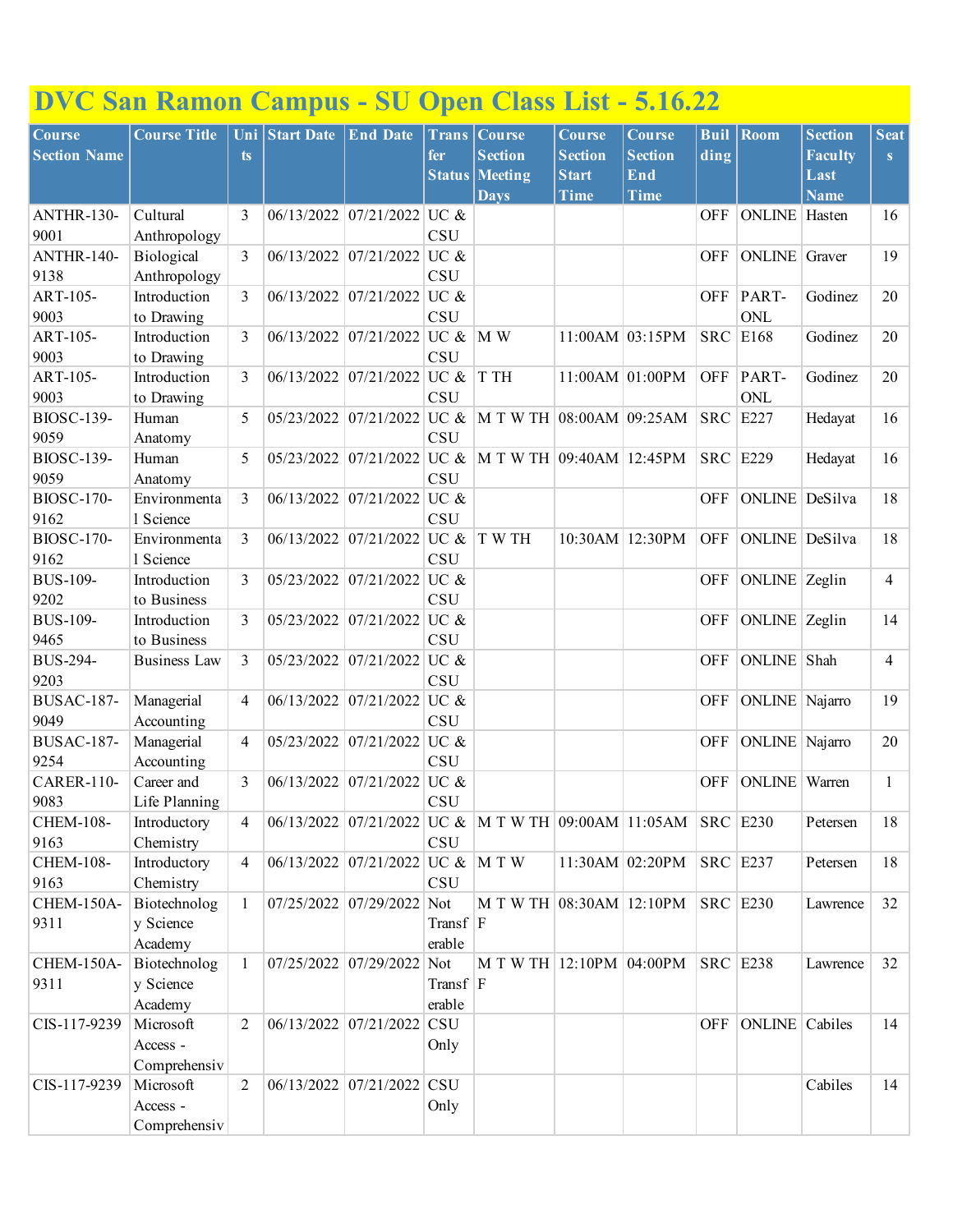| CIS-118-9241      | Microsoft            | 2              | 06/13/2022 07/21/2022 CSU    |            |                              |                   | <b>OFF</b> | ONLINE   Wong        |           | 4            |
|-------------------|----------------------|----------------|------------------------------|------------|------------------------------|-------------------|------------|----------------------|-----------|--------------|
|                   | PowerPoint -         |                |                              | Only       |                              |                   |            |                      |           |              |
|                   | Comprehensiv         |                |                              |            |                              |                   |            |                      |           |              |
| CIS-118-9241      | Microsoft            | $\overline{2}$ | 06/13/2022 07/21/2022 CSU    |            |                              |                   |            |                      | Wong      | 4            |
|                   | PowerPoint -         |                |                              | Only       |                              |                   |            |                      |           |              |
|                   | Comprehensiv         |                |                              |            |                              |                   |            |                      |           |              |
| COMM-120-         | Public               | 3              | $05/23/2022$ 06/10/2022 UC & |            |                              |                   | <b>OFF</b> | PART-                | Phalen    | 8            |
| 9035              | Speaking             |                |                              | <b>CSU</b> |                              |                   |            | ONL                  |           |              |
| <b>COMM-120-</b>  | Public               | 3              | 05/23/2022 06/10/2022 UC &   |            | <b>TH</b>                    | $10:30AM$ 02:30PM | <b>SRC</b> | E176                 | Phalen    | 8            |
| 9035              | Speaking             |                |                              | <b>CSU</b> |                              |                   |            |                      |           |              |
| COMM-120-         | Public               | 3              | 06/13/2022 07/21/2022 UC &   |            |                              |                   | <b>OFF</b> | PART-                | Phalen    | 19           |
| 9309              | Speaking             |                |                              | <b>CSU</b> |                              |                   |            | <b>ONL</b>           |           |              |
| COMM-120-         | Public               | 3              | 06/13/2022 07/21/2022 UC &   |            | <b>TH</b>                    | 08:15AM 12:30PM   | <b>SRC</b> | E176                 | Phalen    | 19           |
| 9309              | Speaking             |                |                              | <b>CSU</b> |                              |                   |            |                      |           |              |
| COMSC-110-        | Introduction         | $\overline{4}$ | $05/31/2022$ 07/21/2022 UC & |            |                              |                   | <b>OFF</b> | ONLINE Stricklan     |           | $\mathbf{1}$ |
| 9251              | to                   |                |                              | <b>CSU</b> |                              |                   |            |                      | d         |              |
|                   | Programming          |                |                              |            |                              |                   |            |                      |           |              |
| COMSC-110-        | Introduction         | 4              | $05/31/2022$ 07/21/2022 UC & |            |                              |                   |            |                      | Stricklan | 1            |
| 9251              | to                   |                |                              | CSU        |                              |                   |            |                      | d         |              |
|                   | Programming          |                |                              |            |                              |                   |            |                      |           |              |
| COMSC-110-        | Introduction         | 4              | $05/31/2022$ 07/21/2022 UC & |            | W                            | 06:30PM 09:40PM   | <b>OFF</b> | ONLINE Stricklan     |           | 1            |
| 9251              | to                   |                |                              | <b>CSU</b> |                              |                   |            |                      | d         |              |
|                   | Programming          |                |                              |            |                              |                   |            |                      |           |              |
| <b>COUNS-095-</b> | Educational          | 0.3            | 07/20/2022 07/21/2022 Not    |            |                              |                   | <b>OFF</b> | <b>ONLINE</b> Warren |           | 25           |
| 9000              | Planning             |                |                              | Transf     |                              |                   |            |                      |           |              |
|                   |                      |                |                              | erable     |                              |                   |            |                      |           |              |
| <b>COUNS-120-</b> | Student              | 3              | $06/13/2022$ 07/21/2022 UC & |            |                              |                   | <b>OFF</b> | ONLINE Hanna         |           | 14           |
| 9160              | <b>Success</b>       |                |                              | <b>CSU</b> |                              |                   |            |                      |           |              |
| <b>ENGL-122-</b>  | First-Year           | 3              | 06/13/2022 07/21/2022        | UC &       |                              |                   | <b>OFF</b> | ONLINE Shackett      |           | 20           |
| 9186              | College              |                |                              | <b>CSU</b> |                              |                   |            |                      |           |              |
|                   | Writing and          |                |                              |            |                              |                   |            |                      |           |              |
| <b>ENGL-122-</b>  | First-Year           | 3              | 06/13/2022 07/21/2022        | UC &       |                              |                   | <b>OFF</b> | ONLINE Swindle       |           | 2            |
| 9293              | College              |                |                              | <b>CSU</b> |                              |                   |            |                      |           |              |
|                   | Writing and          |                |                              |            |                              |                   |            |                      |           |              |
| <b>ENGL-123-</b>  | Critical             | $\overline{3}$ | 06/13/2022 07/21/2022 UC &   |            |                              |                   |            | OFF ONLINE Colson    |           | 19           |
| 9192              | Thinking:            |                |                              | <b>CSU</b> |                              |                   |            |                      |           |              |
|                   | Writing              |                |                              |            |                              |                   |            |                      |           |              |
|                   | AboutLiteratu        |                |                              |            |                              |                   |            |                      |           |              |
| ENVSC-100-        | Exploring            | $\mathbf{1}$   | 08/01/2022 08/05/2022 CSU    |            | M T W TH 08:00AM 08:50AM OFF |                   |            | <b>CSUEB</b>         | Reyes     | 30           |
| 9184              | Environmenta         |                |                              | Only       | $\mathbf F$                  |                   |            |                      |           |              |
|                   | 1 Science            |                |                              |            |                              |                   |            |                      |           |              |
|                   | andEngineerin        |                |                              |            |                              |                   |            |                      |           |              |
| ENVSC-100-        | Exploring            | $\mathbf{1}$   | 08/01/2022 08/05/2022 CSU    |            | M T W TH 09:00AM 03:50PM     |                   | OFF        | <b>CSUEB</b>         | Reyes     | 30           |
| 9184              | Environmenta         |                |                              | Only       | F                            |                   |            |                      |           |              |
|                   | 1 Science            |                |                              |            |                              |                   |            |                      |           |              |
|                   | andEngineerin        |                |                              |            |                              |                   |            |                      |           |              |
| <b>HIST-120-</b>  | History of the       | $\overline{3}$ | $06/13/2022$ 07/21/2022 UC & |            |                              |                   | OFF        | ONLINE Lee           |           | 30           |
| 9264              | <b>United States</b> |                |                              | <b>CSU</b> |                              |                   |            |                      |           |              |
|                   | before1865           |                |                              |            |                              |                   |            |                      |           |              |
| HIST-121-         | History of the       | 3              | $06/13/2022$ 07/21/2022 UC & |            |                              |                   | OFF        | PART-                | Schaffer  | 40           |
| 9266              | <b>United States</b> |                |                              | <b>CSU</b> |                              |                   |            | $\mbox{ONL}$         |           |              |
|                   | after 1865           |                |                              |            |                              |                   |            |                      |           |              |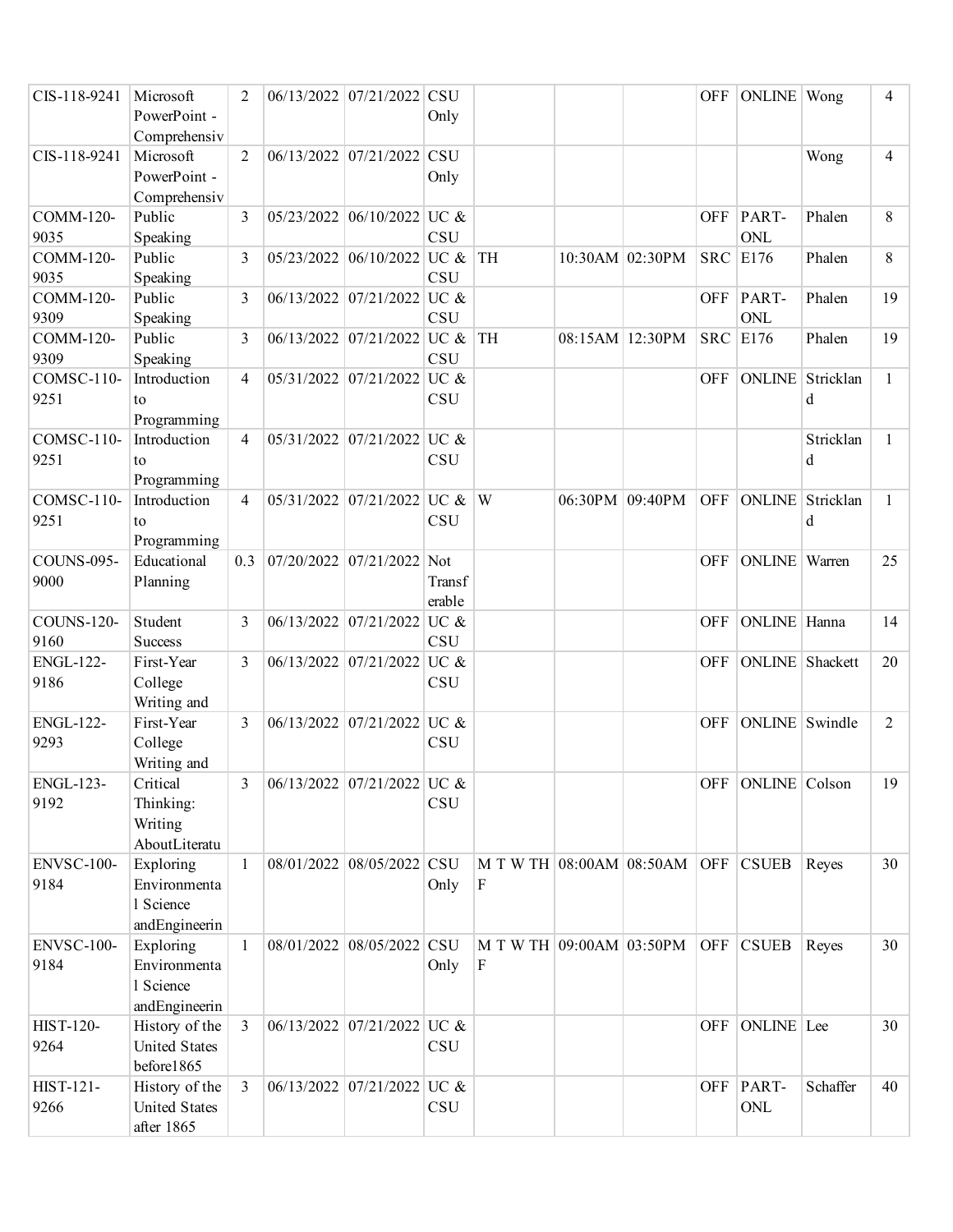| <b>HIST-121-</b><br>9266  | History of the<br><b>United States</b>            | 3              |            | $06/13/2022$ 07/21/2022 UC & | <b>CSU</b>         | <b>TH</b>                                           | $10:30AM$ 12:35PM |            | <b>SRC</b> W219       | Schaffer           | 40           |
|---------------------------|---------------------------------------------------|----------------|------------|------------------------------|--------------------|-----------------------------------------------------|-------------------|------------|-----------------------|--------------------|--------------|
| HIST-124-                 | after 1865<br>History of                          | 3              |            | $06/13/2022$ 07/21/2022 UC & |                    |                                                     |                   | <b>OFF</b> | ONLINE Lee            |                    | $\tau$       |
| 9267                      | California                                        |                |            |                              | <b>CSU</b>         |                                                     |                   |            |                       |                    |              |
| <b>HSCI-150C-</b><br>9030 | Exploring<br><b>Basic</b><br>Healthcare<br>Skills | 1              | 06/13/2022 | $ 06/16/2022 $ CSU           | Only               | M T W TH 09:00AM 01:15PM                            |                   |            | <b>SRC</b> E238       | Glaves             | 30           |
| <b>MATH-121-</b><br>9221  | Plane<br>Trigonometry                             | 3              |            | 06/13/2022 07/21/2022 CSU    | Only               | M T W TH 10:30AM 12:35PM                            |                   |            | <b>SRC</b> E225       | Staff              | 35           |
| <b>MATH-135-</b><br>9227  | College<br>Algebra                                | 4              |            | 06/13/2022 07/21/2022 UC &   | <b>CSU</b>         | M T W TH 09:00AM 11:50AM                            |                   |            | <b>SRC</b> E162       | Abadia             | 31           |
| <b>MATH-142-</b><br>9048  | Elementary<br>Statistics with<br>Probability      | 4              |            | 06/13/2022 07/21/2022 UC &   | <b>CSU</b>         |                                                     |                   | <b>OFF</b> | ONLINE Staff          |                    | $\mathbf{1}$ |
| <b>MATH-191-</b><br>9291  | Pre-Calculus                                      | 5              |            | $06/13/2022$ 07/21/2022 UC & | <b>CSU</b>         | $\vert$ M T W TH 12:00PM 03:30PM                    |                   |            | <b>SRC</b> E164       | Parasiuk-<br>Zasun | 31           |
| <b>MATH-192-</b><br>9292  | Analytic<br>Geometry and<br>Calculus I            | 5              |            |                              | <b>CSU</b>         | 06/13/2022 07/21/2022 UC & M T W TH 10:30AM 02:00PM |                   |            | <b>SRC</b> E226       | Scott              | 26           |
| <b>MATH-193-</b><br>9072  | Analytic<br>Geometry and<br>Calculus II           | 5              |            | $06/13/2022$ 07/21/2022 UC & | <b>CSU</b>         | M T W TH 08:00AM 11:30AM                            |                   |            | <b>SRC</b> E164       | Parasiuk-<br>Zasun | 29           |
| MUSIC-110-<br>9065        | Music<br>Appreciation                             | 3              |            | 06/13/2022 07/21/2022 UC &   | <b>CSU</b>         |                                                     |                   | <b>OFF</b> | <b>ONLINE</b> Vettel  |                    | $\mathbf{1}$ |
| NUTRI-130-<br>9185        | Food and<br>Nutrition:<br>Cross Cultrl            | 3              |            | 06/13/2022 07/21/2022 UC &   | <b>CSU</b>         |                                                     |                   | <b>OFF</b> | <b>ONLINE</b> Davis   |                    | 27           |
| <b>POLSC-120-</b><br>9274 | Introduction<br>to Politics                       | 3              |            | 06/13/2022 07/21/2022 UC &   | <b>CSU</b>         |                                                     |                   | <b>OFF</b> | PART-<br>ONL          | Kropf              | 36           |
| <b>POLSC-120-</b><br>9274 | Introduction<br>to Politics                       | 3              |            | 06/13/2022 07/21/2022 UC & W | CSU                |                                                     | 06:30PM 09:00PM   | <b>SRC</b> | W219                  | Kropf              | 36           |
| POLSC-250-<br>9064        | International<br>Relations                        | 3              |            | $06/13/2022$ 07/21/2022 UC & | <b>CSU</b>         |                                                     |                   | <b>OFF</b> | ONLINE Kropf          |                    | 3            |
| POLSC-250-<br>9064        | International<br>Relations                        | 3              |            | $06/13/2022$ 07/21/2022 UC & | CSU                | T TH                                                | 07:00PM 08:00PM   | OFF        | ONLINE Kropf          |                    | 3            |
| <b>PSYCH-101-</b><br>9272 | Introduction<br>to Psychology                     | 3              |            | 06/13/2022 07/21/2022 UC &   | <b>CSU</b>         |                                                     |                   | <b>OFF</b> | ONLINE Lopez          |                    | 27           |
| PSYCH-101-<br>9272        | Introduction<br>to Psychology                     | 3              |            | $06/13/2022$ 07/21/2022 UC & | <b>CSU</b>         | <b>TH</b>                                           | 10:30AM 12:35PM   | OFF        | ONLINE Lopez          |                    | 27           |
| SOCIO-120-<br>9252        | Introduction<br>to Sociology                      | 3              |            | 06/13/2022 07/21/2022 UC &   | CSU                |                                                     |                   | <b>OFF</b> | PART-<br>$\mbox{ONL}$ | Staff              | 39           |
| SOCIO-120-<br>9252        | Introduction<br>to Sociology                      | 3              |            | 06/13/2022 07/21/2022 UC &   | <b>CSU</b>         | M W                                                 | 12:45PM 02:50PM   | <b>SRC</b> | W218                  | Staff              | 39           |
| SOCIO-121-<br>9194        | Introduction<br>to Social                         | 3              |            | 06/13/2022 07/21/2022 UC &   | CSU                |                                                     |                   | <b>OFF</b> | <b>ONLINE</b> Brown   |                    | 33           |
| <b>WRKX-160-</b><br>9131  | General Work<br>Experience<br>Education           | $\overline{2}$ |            | 06/13/2022 07/21/2022        | <b>CSU</b><br>Only |                                                     |                   |            |                       | Long               | 5            |